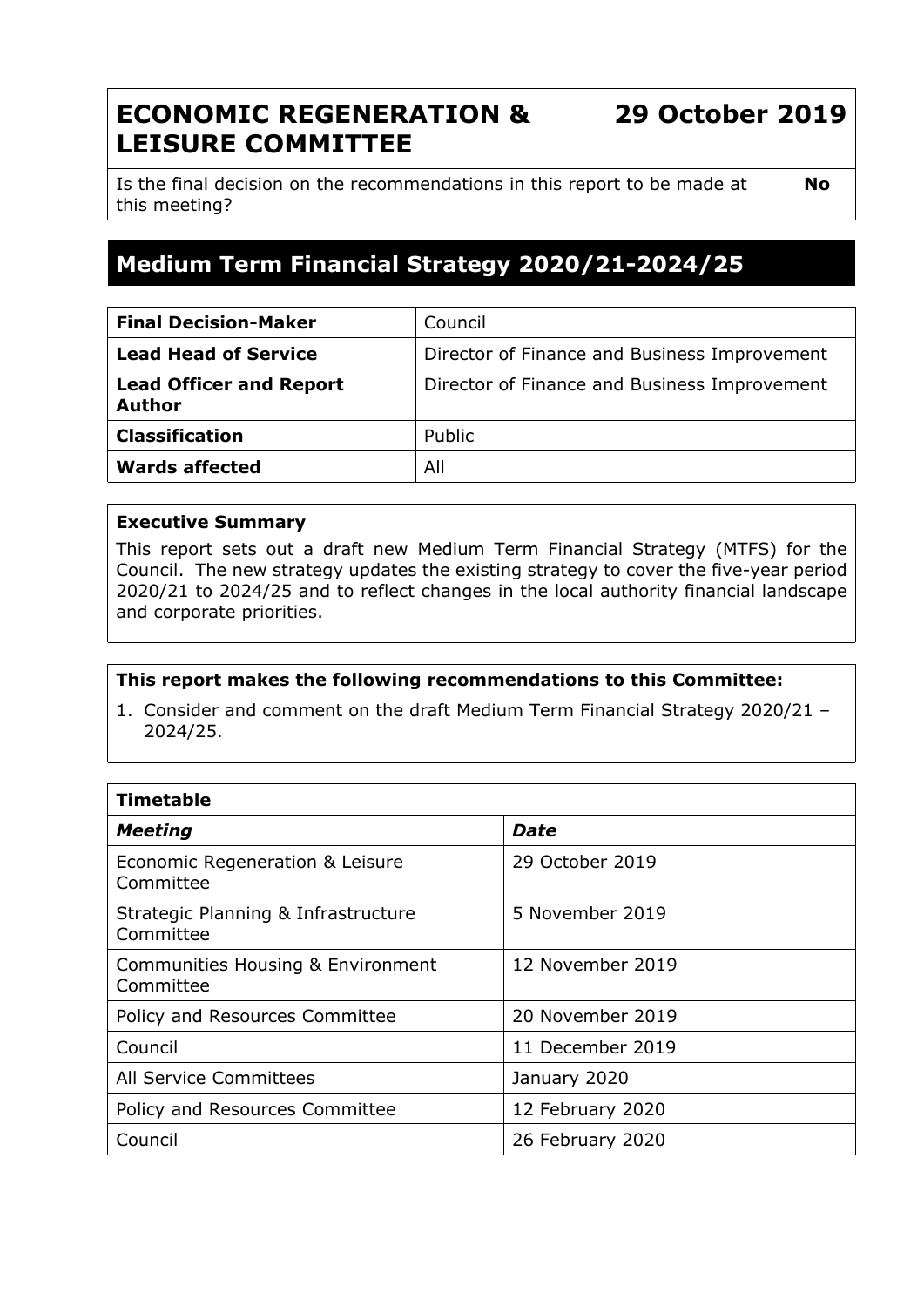# **Medium Term Financial Strategy 2020/21-2024/25 – Initial Scoping and Assumptions**

# **1. CROSS-CUTTING ISSUES AND IMPLICATIONS**

| <b>Issue</b>                                        | <b>Implications</b>                                                                                                                                                                                                                                                                                                                     | Sign-off                                                |
|-----------------------------------------------------|-----------------------------------------------------------------------------------------------------------------------------------------------------------------------------------------------------------------------------------------------------------------------------------------------------------------------------------------|---------------------------------------------------------|
| <b>Impact on</b><br>Corporate<br><b>Priorities</b>  | The Medium Term Financial Strategy and the<br>budget are a re-statement in financial terms<br>of the priorities set out in the strategic plan.<br>They reflect the Council's decisions on the<br>allocation of resources to all objectives of the<br>strategic plan.                                                                    | Section 151<br>Officer &<br>Finance<br>Team             |
| <b>Cross</b><br><b>Cutting</b><br><b>Objectives</b> | The MTFS supports the cross-cutting<br>objectives in the same way that it supports<br>the Council's other strategic priorities.                                                                                                                                                                                                         | Section 151<br>Officer &<br>Finance<br>Team             |
| <b>Risk</b><br><b>Management</b>                    | This has been addressed in section 5 of the<br>report.                                                                                                                                                                                                                                                                                  | Section 151<br>Officer &<br>Finance<br>Team             |
| <b>Financial</b>                                    | The budget strategy and the MTFS impact<br>upon all activities of the Council. The future<br>availability of resources to address specific<br>issues is planned through this process. It is<br>important that the committee gives<br>consideration to the strategic financial<br>consequences of the recommendations in this<br>report. | Section 151<br>Officer &<br>Finance<br>Team             |
| <b>Staffing</b>                                     | The process of developing the budget strategy<br>will identify the level of resources available for<br>staffing over the medium term.                                                                                                                                                                                                   | Section 151<br>Officer &<br>Finance<br>Team             |
| Legal                                               | The Council has a statutory obligation to set a<br>balanced budget and development of the<br>MTFS and the strategic revenue projection in<br>the ways set out in this report supports<br>achievement of a balanced budget.                                                                                                              | Legal<br><b>Services</b>                                |
| <b>Privacy and</b><br>Data<br><b>Protection</b>     | Privacy and Data Protection is considered as<br>part of the development of new budget<br>proposals. There are no specific implications<br>arising from this report.                                                                                                                                                                     | Policy and<br>Information<br>Team                       |
| <b>Equalities</b>                                   | The MFTS report scopes the possible impact of<br>the Council's future financial position on<br>service delivery. When a policy, service or<br>function is developed, changed or reviewed,<br>an evidence based equalities impact                                                                                                        | <b>Equalities</b><br>and<br>Corporate<br>Policy Officer |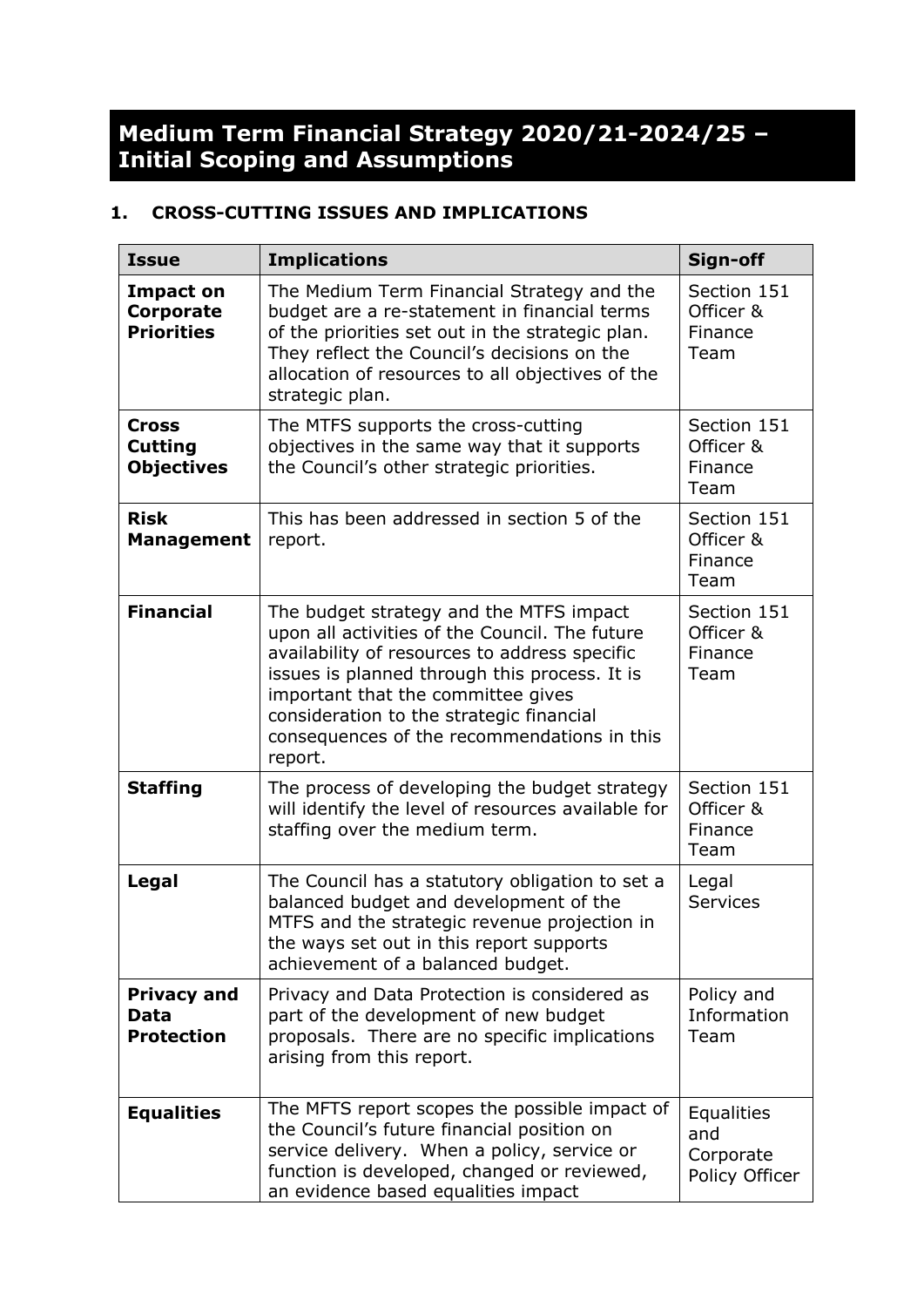|                                     | assessment will be undertaken. Should an<br>impact be identified appropriate mitigations<br>with be identified.                         |                                             |
|-------------------------------------|-----------------------------------------------------------------------------------------------------------------------------------------|---------------------------------------------|
| <b>Public</b><br><b>Health</b>      | The resources to achieve the Council's<br>objectives are allocated through the<br>development of the Medium Term Financial<br>Strategy. | <b>Public Health</b><br>Officer             |
| <b>Crime and</b><br><b>Disorder</b> | The resources to achieve the Council's<br>objectives are allocated through the<br>development of the Medium Term Financial<br>Strategy. | Section 151<br>Officer &<br>Finance<br>Team |
| <b>Procurement</b>                  | The resources to achieve the Council's<br>objectives are allocated through the<br>development of the Medium Term Financial<br>Strategy. | Section 151<br>Officer &<br>Finance<br>Team |

# **2. INTRODUCTION AND BACKGROUND**

- 2.1 The Medium Term Financial Strategy (MTFS) sets out in financial terms how the Council will deliver its Strategic Plan over the next five years. The Council agreed a new Strategic Plan in December 2018 which describes and prioritises our corporate objectives. The MTFS sets out how these objectives will be delivered, given the resources available.
- 2.2 The draft MTFS is attached as Appendix A. It builds on the existing MTFS, which was developed in parallel with the new Strategic Plan and was agreed by Council in December 2018. The main developments since December 2018 have been further central government announcements about local authority funding and refinement of our own corporate priorities.
- 2.3 A key outcome of the process of updating the MTFS is to set a balanced budget and agree a level of council tax for 2020/21 at the Council meeting on 26 February 2020. This report is a key step towards achieving that objective.

#### **Local authority funding**

- 2.4 It was originally anticipated that a new local government funding regime would be introduced in 2020/21. However, this has now been delayed until 2021/22 and the government plans to implement a 'roll-forward' settlement for 2020/21, with stability for the majority of funding sources for local government.
- 2.5 The implications of this for the key financial variables are as follows.

Council Tax - The government plans to set a limit of 2% to increases, above which a referendum would be required (as compared to 3% in 2019/20).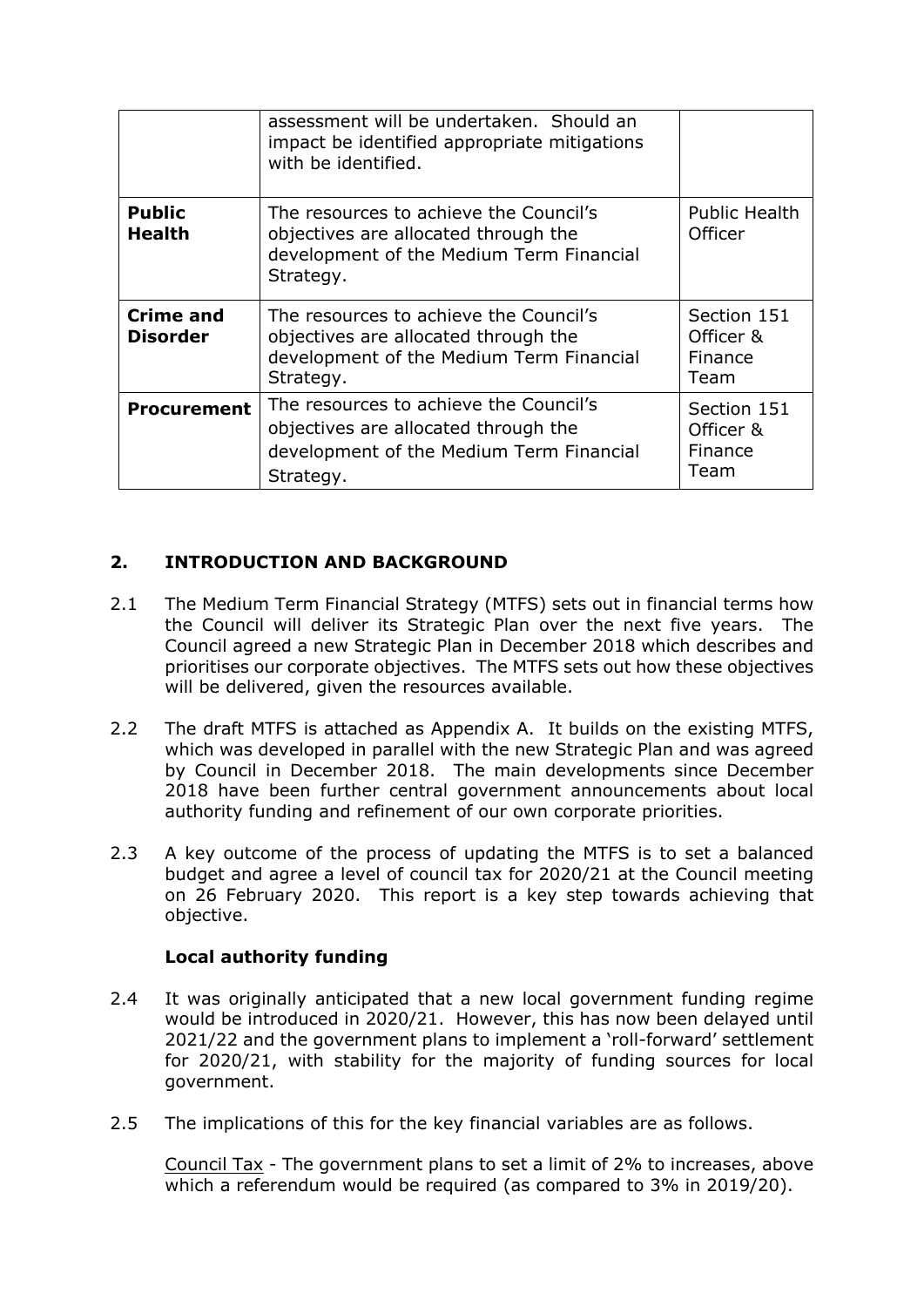Business Rates - The Business Rates baseline, which dictates the amount of business rates that local authorities may retain locally, will be increased in line with inflation.

Negative Revenue Support Grant - The government is currently minded not to levy negative revenue support grant, but this is subject to consultation.

This would mean a broadly neutral revenue position in real terms for Maidstone Borough Council, so long as Council Tax is increased by 2% and no negative RSG is levied.

- 2.6 The new regime to be implemented in 2021/22 will include much more significant changes, which are likely to include:
	- Implementation of a 'Fair Funding Review'
	- 75% business rates retention by local authorities (versus 50% now)
	- Resetting business rates baselines.

It should be noted that 75% business rates retention will not mean an increase in resources for individual local authorities. The government originally intended the increased business rates income to be accompanied by an increase in responsibilities, eg for public health; it remains to be seen what new responsibilities will actually be devolved to local authorities.

- 2.7 The implications of this for the MTFS are:
	- Assuming no major changes in corporate priorities, a 'standstill' budget could be set for 2020/21, with updating simply to allow for inflation.
	- For future years, there remains a considerable degree of uncertainty and it is therefore appropriate to plan for a number of different potential scenarios – favourable, neutral and adverse.

#### **Corporate Objectives and Key Priorities**

- 2.8 The Council's Strategic Plan sets out four key priorities, as follows:
	- Embracing Growth and Enabling Infrastructure
	- Homes and Communities
	- A Thriving Place
	- Safe, Clean and Green.

Over the past year, the priority of 'Embracing growth and enabling infrastructure' has been made more explicit through our developing plans for an Innovation Centre, for Maidstone East and a new Garden Community. Investment plans have been approved by Policy and Resources Committee which seek to promote Maidstone as a 'Thriving Place', as well as generating a positive financial return for the Council. The priority of a 'Safe, Clean and Green' place has been emphasised by Council's decision to declare its recognition of global climate and biodiversity emergencies, and to consider adopting a target date of 2030 for the whole of the Borough of Maidstone to be carbon neutral.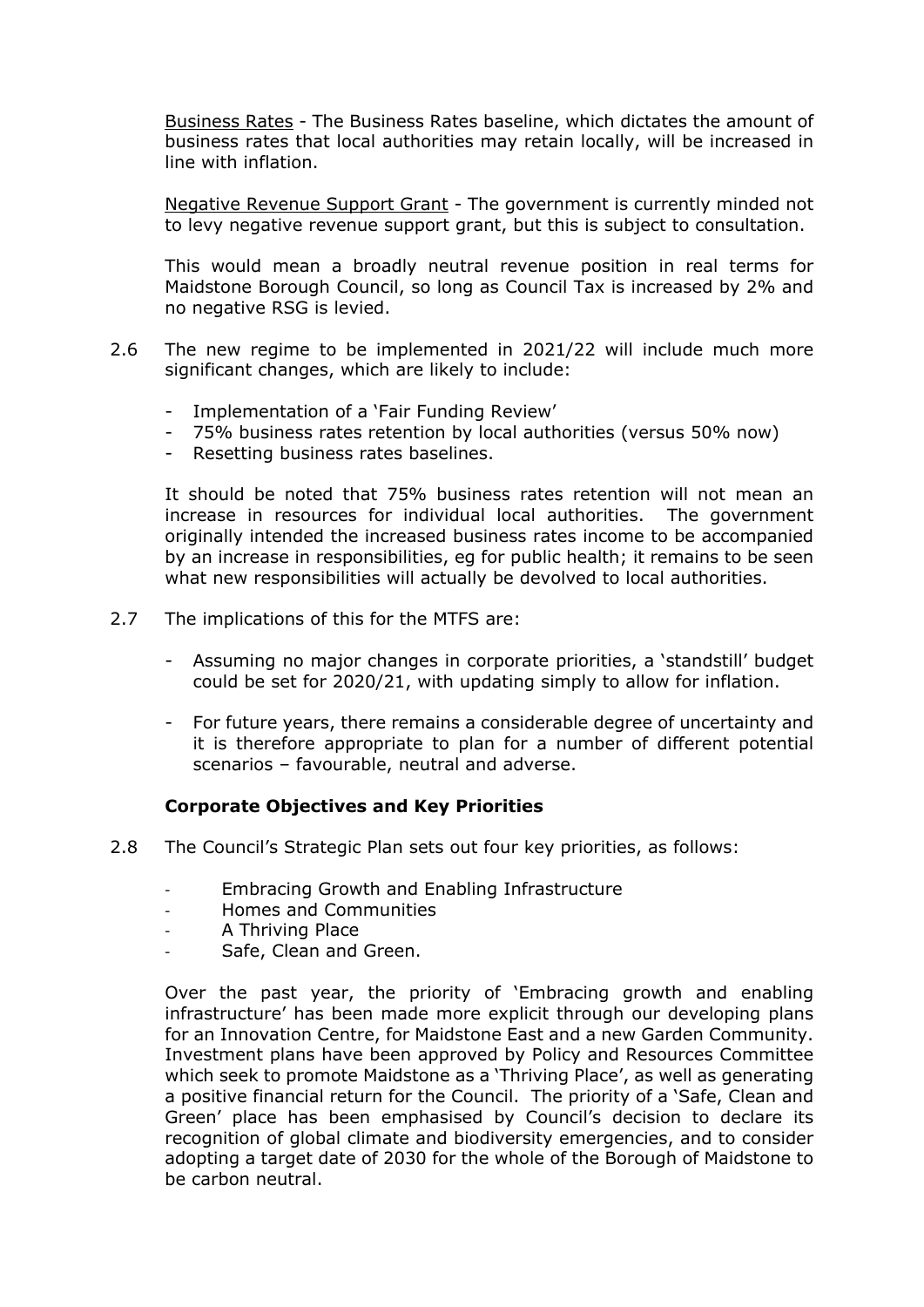2.9 These refinements of the Strategic Plan are likely to involve a limited amount of additional revenue expenditure in the short term, and additional capital investment in the medium to long term. This will be factored into the strategic revenue projections, whilst recognising that the overall requirement to deliver a standstill revenue budget means that budget growth in one area will need to be offset by savings or additional income in another.

#### **Revenue Projections**

2.10 Financial projections for the next five years have been updated, based on what is now known about the local government financial settlement for 2020/21 and other emerging information. These projections assume that budget savings already agreed by members, as set in Appendix B, are delivered. Financial projections indicate a budget position as follows under the different scenarios. Full details are set out in Appendix C.

|                             | 20/21  | 21/22 | 22/23 | 23/24 | 24/25 |
|-----------------------------|--------|-------|-------|-------|-------|
|                             | £m     | £m    | £m    | £m    | £m    |
|                             |        |       |       |       |       |
| Scenario 1 - Favourable     |        |       |       |       |       |
| Budget gap / (surplus)      | $-0.2$ | 0.8   | 1.1   | 1.4   | 1.2   |
|                             |        |       |       |       |       |
| <b>Scenario 2 - Neutral</b> |        |       |       |       |       |
| Budget gap / (surplus)      | $-0.1$ | O.9   | 1.6   | 2.1   | 2.2   |
|                             |        |       |       |       |       |
| Scenario 3 - Adverse        |        |       |       |       |       |
| <b>Budget gap</b>           | 0.4    | 1.9   | 3.3   | 4.6   | 5.5   |

- 2.11 These figures assume inflation of 2% per annum, in line with the Bank of England's long term forecast, and that Council Tax is increased correspondingly, ie by 2% per annum, such that its level remains constant in real terms.
- 2.12 On the basis of these assumptions, a balanced position can be achieved in 2020/21 under the neutral and favourable scenarios. There will be an increasing budget gap in the neutral and adverse scenarios in future years, although the deficit flattens out in year 5 as income from Council capital investments grows. The budget gap in the neutral scenario is considered to be manageable, in that by 2024/25 it still represents less than 5% of the Council's projected operating income.
- 2.13 The projected gap will be kept under review and steps taken to bring forward proposals for addressing it, whether by generating additional income or making savings, in good time such that there is no risk of the Council setting an unbalanced budget in future years.
- 2.14 The following table compares the position in the neutral scenario for a 2% Council Tax increase with that for a Council Tax freeze, as requested by Members at the meeting of Policy and Resources Committee on 23 July 2019.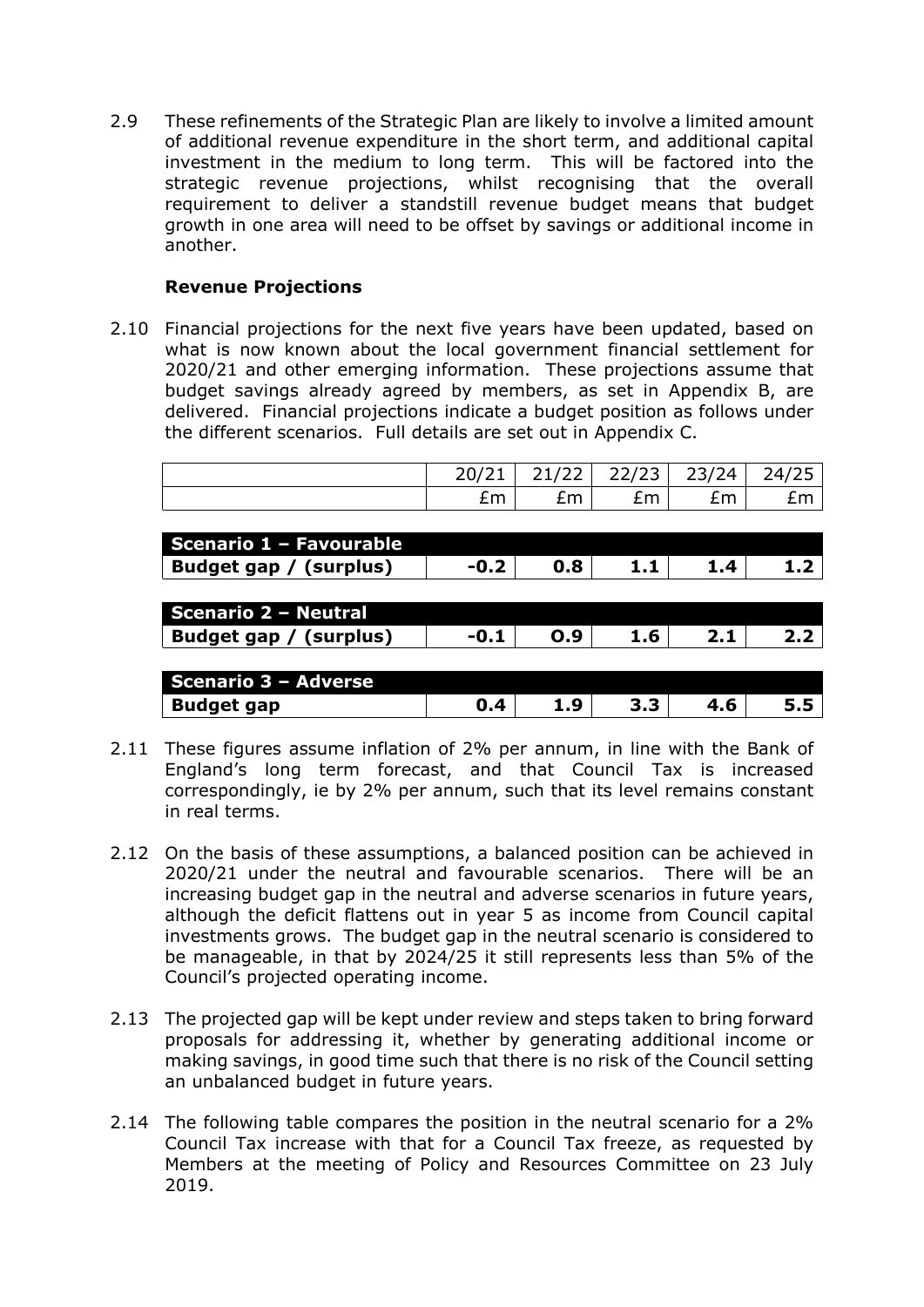|     | 21/22<br>- 21722 1<br><u>_ _</u> |   | 22/23   23/24   24/25 |    |
|-----|----------------------------------|---|-----------------------|----|
| ົm. | $\sim$                           | m | $+m$                  | £m |

| <b>Neutral Scenario - Council Tax increase 2% per annum</b> |        |     |                  |  |               |
|-------------------------------------------------------------|--------|-----|------------------|--|---------------|
| Budget gap                                                  | $-0.1$ | O.9 | 1.6 <sup>1</sup> |  | $2.2^{\circ}$ |

| Neutral Scenario - Council Tax freeze |  |     |     |  |  |
|---------------------------------------|--|-----|-----|--|--|
| Budget gap                            |  | 1.6 | 2.6 |  |  |

Assuming all other factors remained unchanged, freezing Council Tax would lead to a budget gap of £200,000 in 2020/21. Over the longer term, it can be seen that not increasing Council Tax in line with inflation increases the budget gap to a level which risks being unmanageable.

#### **Capital Programme**

- 2.15 The capital programme plays a vital part in delivering the Council's strategic plan, since it is only through long term investment that our ambitions for the borough can be realised. The capital programme is a rolling five year programme. The existing capital programme totals £109 million over five years. Major schemes include the following:
	- Brunswick Street redevelopment
	- Union Street redevelopment
	- Further mixed housing and regeneration schemes
	- Council affordable housing programme
	- Housing for temporary accommodation
	- Flood Action Plan
	- Improvements at Mote Park
	- Mote Park dam works
	- Town centre regeneration
	- Commercial property investments.
- 2.16 Schemes may be included in the capital programme if they fall within one of the four following categories:
	- Required for statutory reasons, eg to ensure that Council property meets health and safety requirements;
	- Self-funding schemes focused on strategic plan priority outcomes;
	- Other schemes focused on strategic plan priority outcomes; and
	- Other priority schemes which will attract significant external funding.
- 2.17 To the extent that schemes are self-funding, in other words they cover the cost of finance and a provision for repayment of borrowing, there is no net impact on the revenue budget. This gives scope for the capital programme to be expanded, subject to the Council's agreed prudential indicators. These indicators are important in ensuring that the burden of borrowing is reasonable given the Council's overall revenue budget.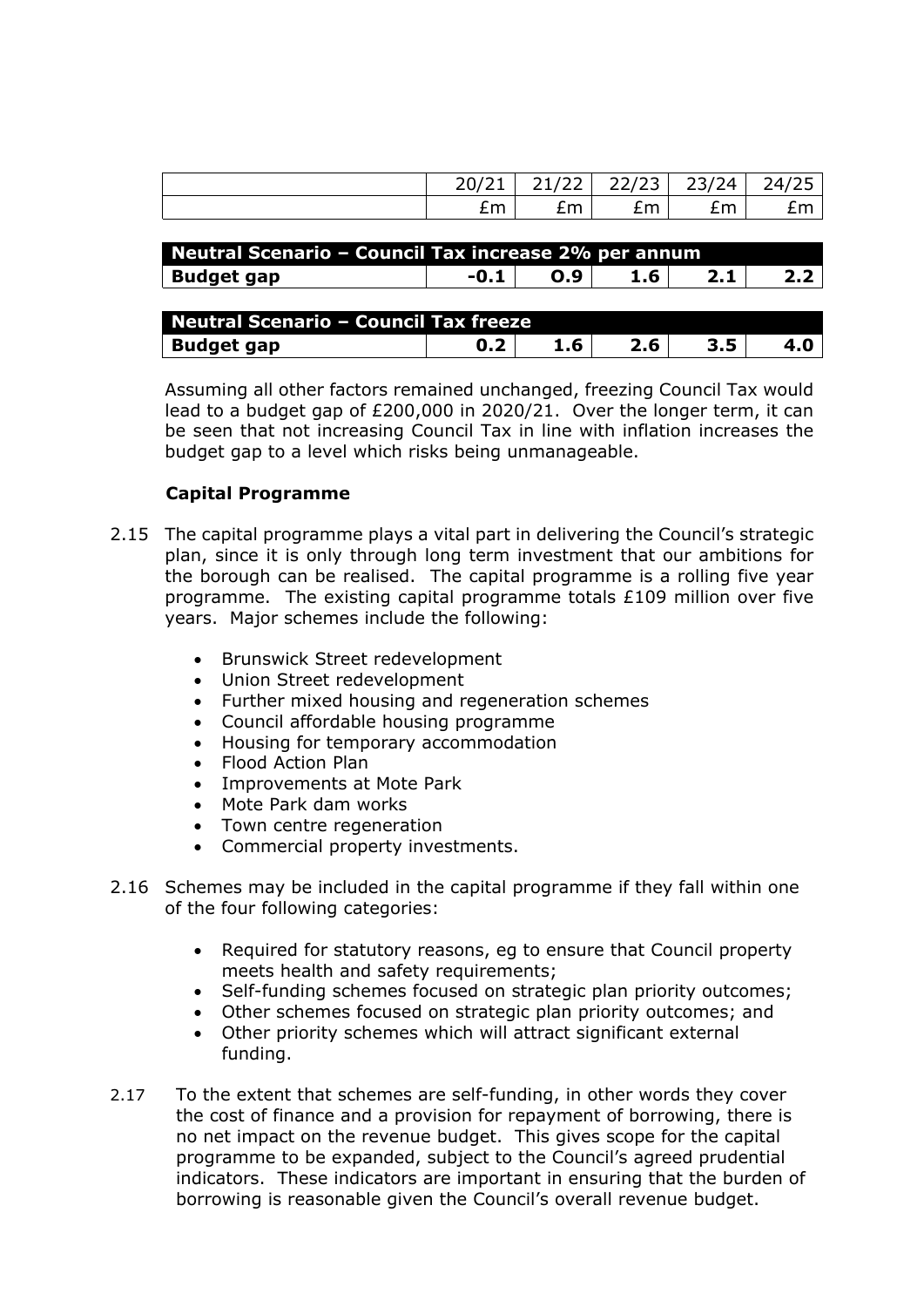#### **Reserves**

- 2.18 The Council maintains reserves as a safety net to allow for unforeseen circumstances. There is no statutory definition of the minimum level of reserves: the amount required is a matter of judgement. However, the Council has agreed to set £2 million as the minimum General Fund balance.
- 2.19 In practice, reserves are higher than this. In total, General Fund balances at 31 March 2019 amounted to £14.4 million. The budget for the current financial year allows for a further £1.6 million, money that was originally set aside to pay negative Revenue Support Grant, to be added to reserves as a contingency for future funding pressures. It is proposed that this contingency be rolled forward to 2021/22, given that the government's standstill funding settlement does not require us to draw on the contingency in 2020/21. This would maintain reserves at a healthy, but not excessive level.

#### **Conclusion**

- 2.20 In the short term, the government's spending round announcements allows the Council to assume a real terms 'stand still' spending position for 2020/21, provided Council Tax is increased up to the referendum limit of 2%.
- 2.21 In the longer term, a budget gap is likely to emerge under 'neutral' and 'adverse' scenarios. Budget proposals will be brought forward to address the projected gap as necessary, whether by generating additional income or making savings, such that there is no risk of the Council setting an unbalanced budget in future years.

## **3. AVAILABLE OPTIONS**

- 3.1 The Committee is asked to consider and comment on the draft MTFS attached at Appendix A. Any changes and comments will be considered by the Policy and Resources Committee at its meeting on 20 November.
- 3.2 The Committee could choose not to comment on Appendix A.

#### **4. PREFERRED OPTION AND REASONS FOR RECOMMENDATIONS**

4.1 The The Committee is asked to consider and comment on the draft MTFS attached at Appendix A. This will ensure that its views are taken into account as part of developing the MTFS.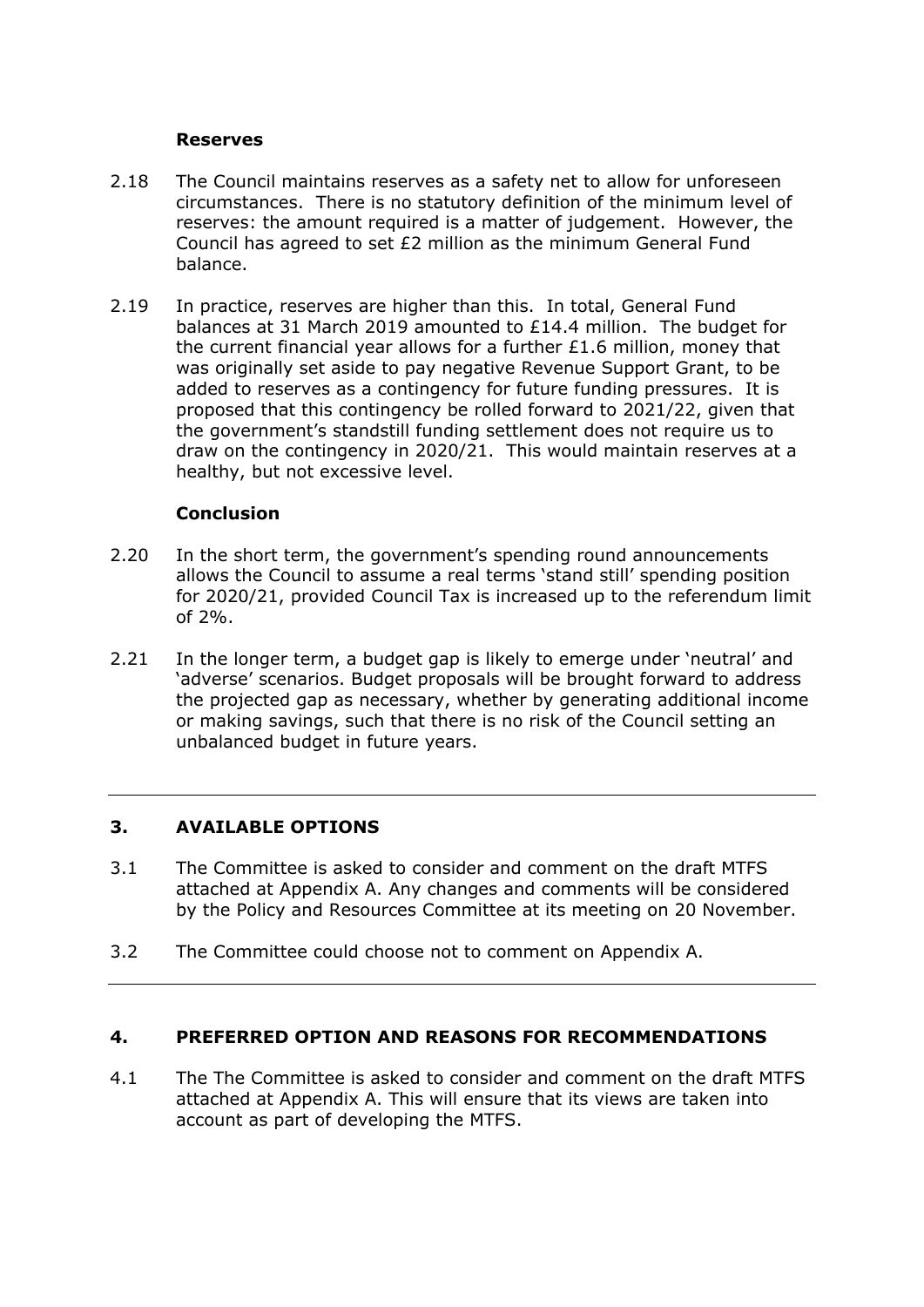### **5. RISK**

5.1 The preceding paragraphs have indicated at several points the risks and uncertainty surrounding the Council's financial position. In order to address these in a structured way and to ensure that appropriate mitigations are developed, the Council has developed a budget risk register. This seeks to capture all known budget risks and to present them in a readily comprehensible way. The budget risk register is updated regularly and is reviewed by the Audit, Governance and Standards Committee at each meeting.

#### **6. CONSULTATION RESULTS AND PREVIOUS COMMITTEE FEEDBACK**

- 6.1 Policy and Resources Committee reviewed the background to setting a new Medium Term Financial Strategy at their meeting on 23 July. They noted the planning assumptions and requested that officers consider the implications of both (a) a Council Tax freeze and (b) maintaining the level of Council Tax in real terms.
- 6.2 A survey is currently under way, consulting residents on what they wish to see in the budget. The results will be reported when detailed budget proposals are presented to the Committee in January 2020, so Members will be able to take into account residents' views at that stage.

#### **7. NEXT STEPS: COMMUNICATION AND IMPLEMENTATION OF THE DECISION**

7.1 An outline timetable for developing the Medium Term Financial Strategy and budget for 2020/21 is set out below.

| Date                  | <b>Meeting</b>                       | <b>Action</b>                                                 |
|-----------------------|--------------------------------------|---------------------------------------------------------------|
| 20 November<br>2019   | Policy and<br>Resources<br>Committee | Agree updated MTFS for<br>submission to Council               |
| 11 December<br>2019   | Council                              | Approve updated MTFS                                          |
| October -<br>December |                                      | Develop detailed budget<br>proposals for 2020/21              |
| January 2020          | All Service<br>Committees            | Consider 20/21 budget proposals                               |
| 12 February 2020      | Policy and<br>Resources<br>Committee | Agree 20/21 budget proposals for<br>recommendation to Council |
| 26 February 2020      | Council                              | Approve 20/21 budget                                          |